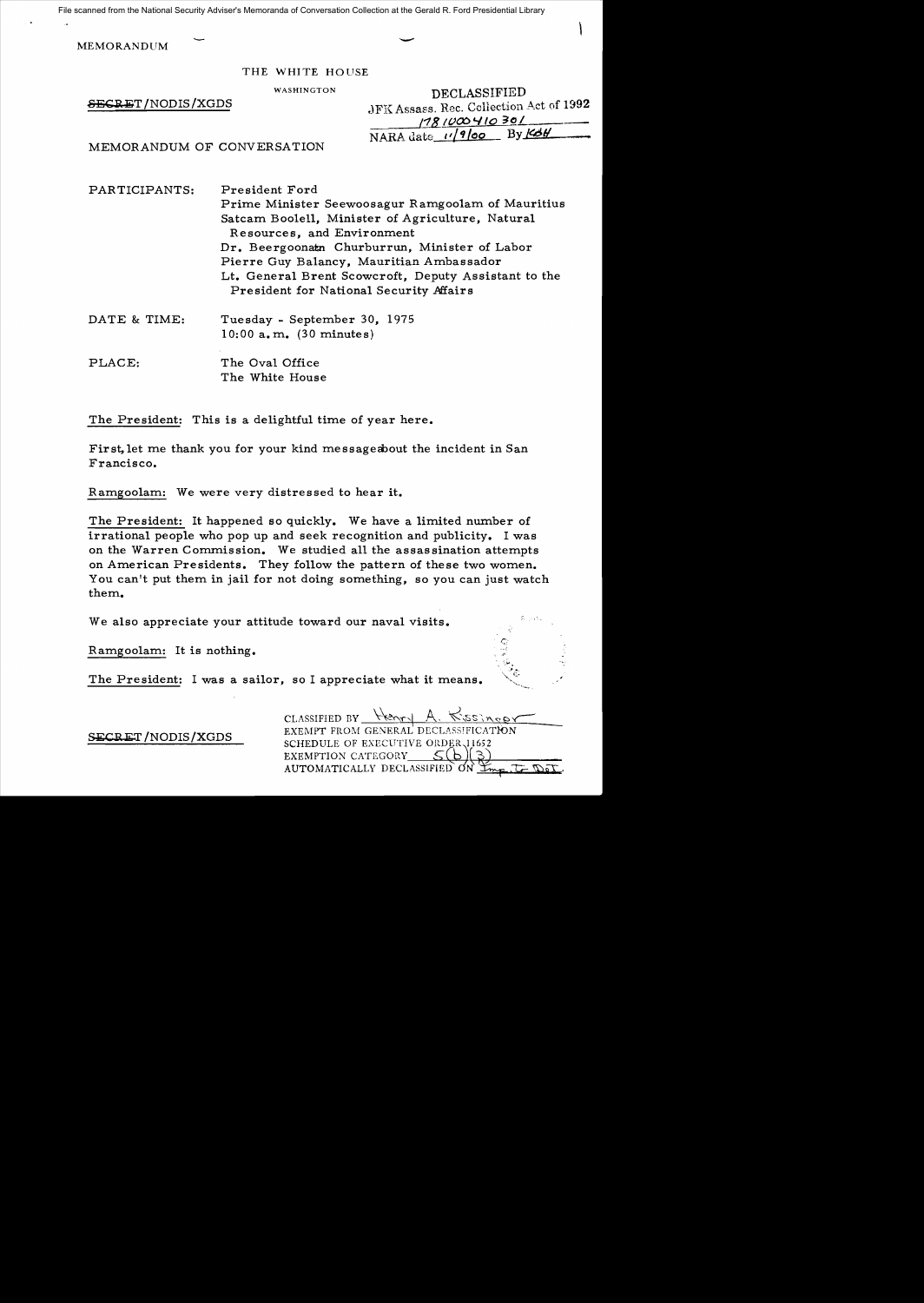## \*<del>BCRET</del> /NODIS/XGDS - 2 -

Ramgoolam: We have been friends for years and years. You know there was an American Consul in Mauritius long ago -- about 1835. It was a stop on the way to the Far East.

The President: Do you have a number of good ports?

Ramgoolam: No, only one natural port. The other port, which was the first port, now is a depressed area. We want to reopen it. Our port is quite good and we are enlarging it. I want to thank you for all the things you have done for us.

The President: You have had a long tenure  $-$  since 1964.

R amgoolam: I have been in parliament since 1940.

I have been the leader of the party since 1948, when the system was reformed.

The President: I notice that your Agriculture Minister is with you. What are your main crops?

Ramgoolam: Sugar and some tea.

The President: Did you have a good crop this year?

Ramgoolam: No, we had a bad cyclone.

Boolell: But we usually sell 35,000 tons to the U. S.

The President: I want you to know our interest in Diego Garcia is logistic. not offensive. I know you are interested in a zone of peace.

Ramgoolam: Yes, this was originally the idea of the Prime Minister of A ustralia and is now supported by most of the nations of the Indian Ocean basin.

We all want peace -- you want it; we want it.

I don't know what my colleagues will think, but I think by holding out for so long in Vietnam you have done a service that the world doesn't yet appreciate. You have stopped the advance of repression. I don't like the new regime. It is not free. Lee Kuan Yew feels strongly about this.

<del>SECRE</del>T/NODIS/XGDS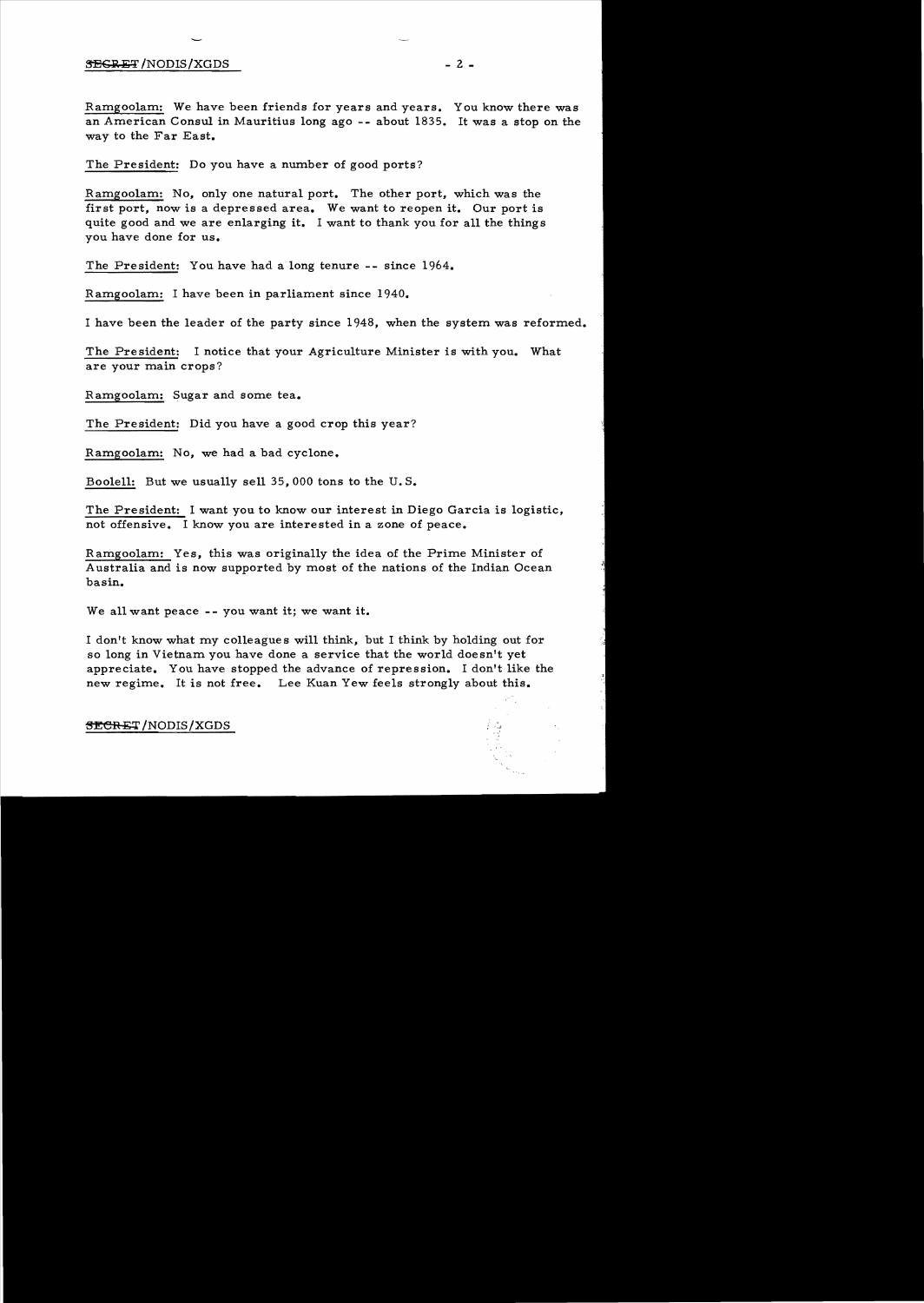## $\frac{\text{SEGRBT}}{\text{NODIS}}/\text{XGDS}$   $\qquad \qquad$  3 -

The President: I am glad to hear your observation. I agree. I always thought we should have done more earlier, but I think what we did did help in Indonesia and elsewhere to prevent the rush of Communism.

Ramgoolam: We would have been overrun.

The President: It is interesting to see how the various Communist governments are jockeying for power.

Ramgoolam: I hope it doesn't break out between South and North Korea.

The President: We are strongly behind the South Koreans. As you know, we have had a tough time in the UN.

R amgoolam: The UN supports South Korea. The North Koreans came to see me before I left. The North doesn't want to admit the South to the UN. If they are going to reunite, it must be with dignity, not by force. We must help them that way.

The President: The time is not ripe yet.

Ramgoolam: No, that is why we say both the North and South should come into the UN.

Boolell: If we could make some arrangement like we have with the  $EC$ .

Ramgoolam: We are going to have good elections next year.

The President: So are we. Can you call them any time?

Ramgoolam: Yes. It's like Great Britain. Our biggest party is mine, and we have five other parties, including the Communists. They have one member in Parliament. The Communists are very weak and are now exploiting Diego Garcia.

Boolell: What is actually happening in Diego Garcia?

The President: What it is is just a landing field and a better harbor. It is not for offensive use, but just to let planes land and ships dock.

Ramgoolam: The British -- you are not involved -- gave us 600, 000 for the people who were resettled. But the people didn't want it, so we never put it into effect. Now if we were to do it, it would cost twice as much.

SEGRET/NODIS/XGDS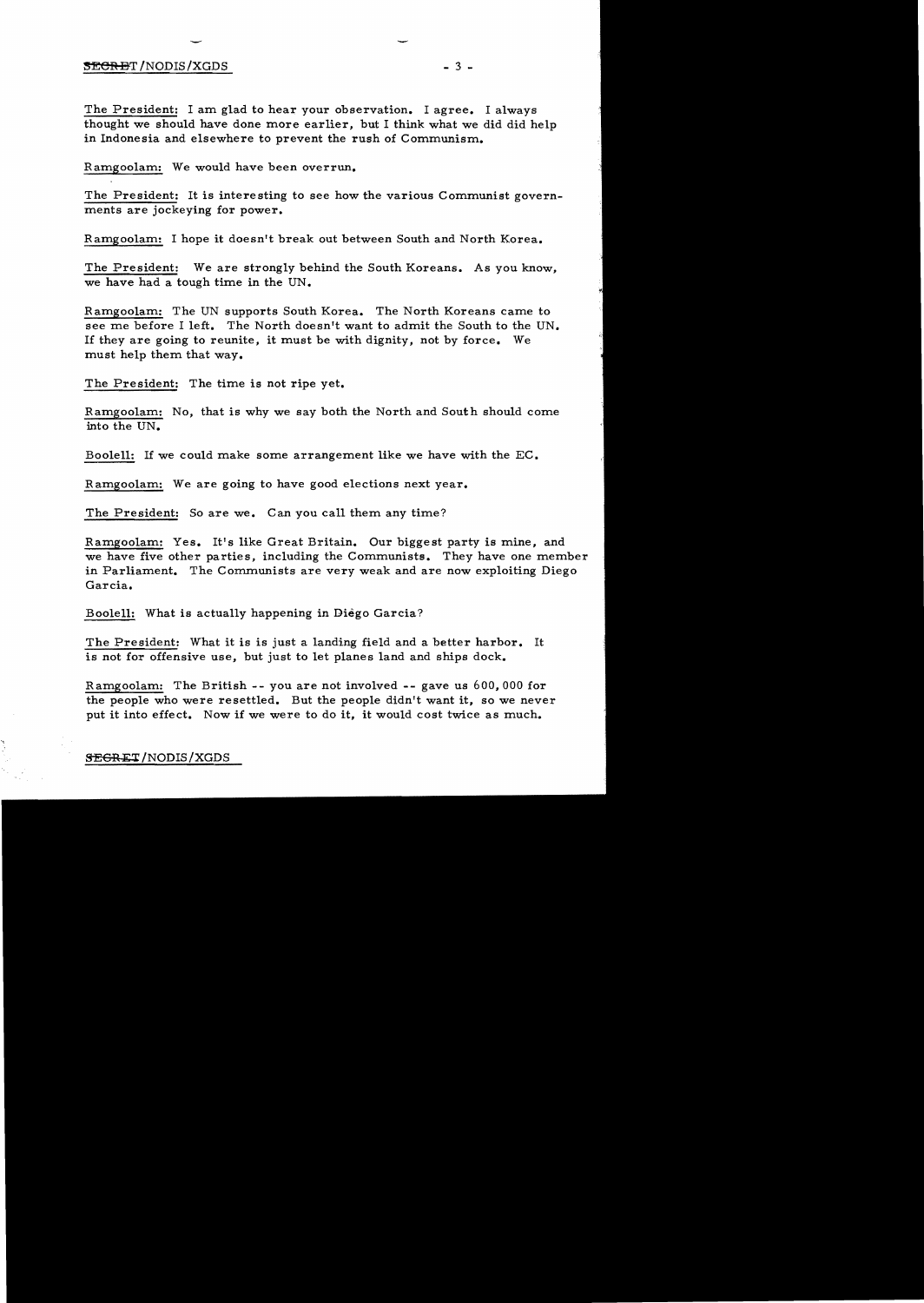## $\frac{1}{2}$   $\frac{1}{2}$   $\frac{1}{2}$   $\frac{1}{2}$   $\frac{1}{2}$   $\frac{1}{2}$   $\frac{1}{2}$   $\frac{1}{2}$   $\frac{1}{2}$   $\frac{1}{2}$   $\frac{1}{2}$   $\frac{1}{2}$   $\frac{1}{2}$   $\frac{1}{2}$   $\frac{1}{2}$   $\frac{1}{2}$   $\frac{1}{2}$   $\frac{1}{2}$   $\frac{1}{2}$   $\frac{1}{2}$   $\frac{1}{2}$   $\frac{1}{2}$

Boolell: Wouldn't it be possible to provide employment for some of those people on Diego Garcia?

The President: We will look into it.

Boolell: The island is sort of an international issue now and has become our problem. The British said the settlement was final. But it is not enough now, and the opposition is taking advantage of it. If we could meet with you and the British.

The President: We will look into it.

Ramgoolam: I think now perhaps going back is not so easy. There is no copra anymore - - perhaps some fishing.

The President: How many are there?

Ramgoolam: About 1,000. So far they have not accepted the resettlement scheme. We give them relief help.

Boolell: They were used to the copra industry, and we have some on Mauritius.

The Presidm t: How many islands have you.

Ramgoolam: There are three main ones, with some smaller ones. We could use some food aid.

I want to thank you for sending the Enterprise after the cyclone. It was much help. Many thousands became homeless. We lost many beautiful trees also.

The President: I have never seen anything worse in weather than a cyclone. I once saw a destroyer roll right over and sink.

Boolell: We lost 40 percent of our crops. That is a serious loss.

Ramgoolam: I hope the Enterprise comes again so we can receive them properly.

The President: We will send it again. It is a very big ship.

It has been very nice to see you, to meet all you and to know our relations are so good.

SECRET/NODIS/XGDS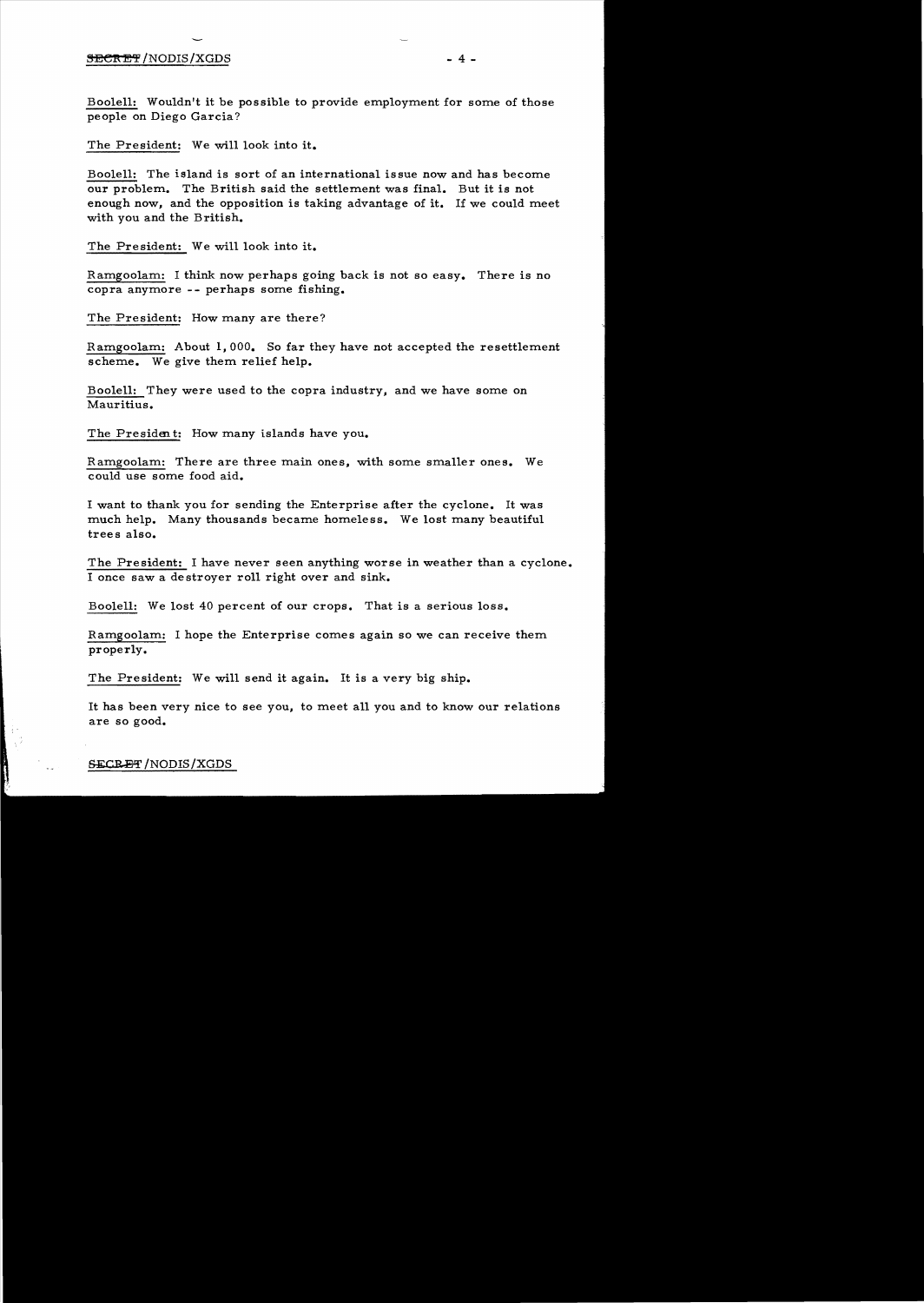## $\frac{\text{SECRET}}{\text{NODIS/XGDS}}$  - 5 -

Ramgoolam: You have a good Ambassador -- Manhard.

The President: I haven't met him but I am glad to hear he is effective.

Scowcroft: You remember him, Mr. President, he is the former POW.

The President: Of course, I just forgot. I have met with him a couple of times, once as Vice President.

Ramgoolam: It was a great honor to meet with you and we wish you and your great country all the be st.



**SECRET**/NODIS/XGDS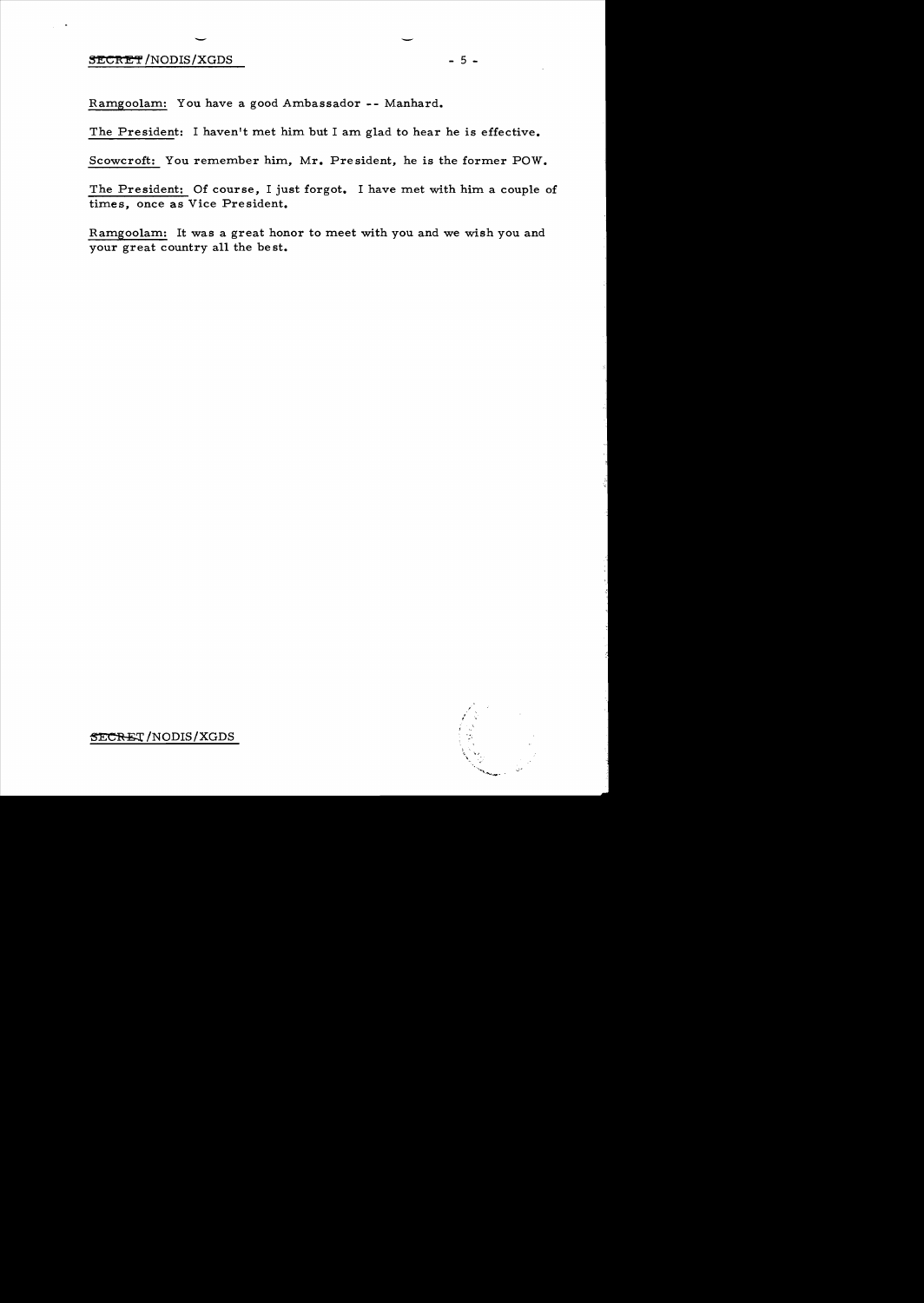/ P/Kongalvin  $10^{54}$  am  $30$  Sept  $75$ P This is delayested this of your how. First let me think jou for your kind May alate madent in SC K We mer my district Of It hoppened to granthy. We broke build If prince juge who pop my + selks recognations justifiaitz Successor Warren home We stended all conservation otheraps Level 15 Pur. Et y fullmone partir of tree riconner. Jour emait pertienn vir parl Ja vret don prosthing, os que con port creation dans appelle spera ottetoide toward on Grant novedmoit eft = rating mens. Rale trou lui pries francs en mess. You know the war and Consul a Mauritime long ago - about 1835 It was a stop on many to there Elect Despendance & parl porte? K ha, only one evaluant port, The water port, which was 1st part, who has in deppendance we want & nopen it. Our put to quite que I & me one interruping it. Quent thank you for all things go P Vou have fu me Comme - mui le 4.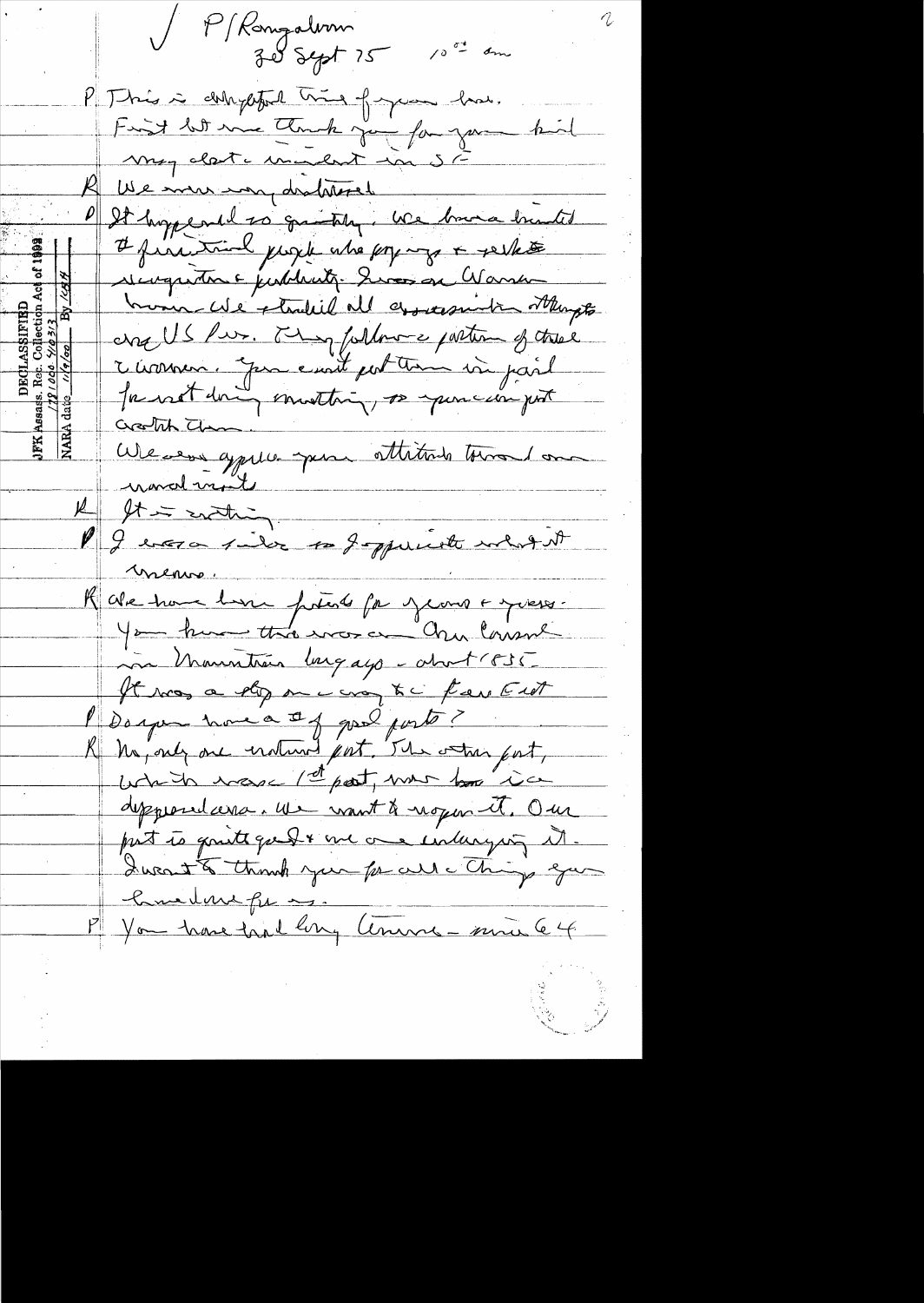K I hour tour un particular 1940. I have here bruke of a party erail 1945, when e system une uponiel urhor me you commer unes?  $S_{\lambda_1}$ que + muetro Q good up this year ? My un hads tod in dan. Opsi Min. But us monally sell 35 as towats US. Writing to hum our notable in Dups I logistic , not of consid. I think you intrentil in Zene f prac A Year, this was organized - idea of PM of autoria & so was rappared by mod Jematin Je ton :<br>Cancel won't place - jou cont it, un tetons I don't know what my enthaging with this, hut I chaid by hotaling out solary in VN jour time dans a service à concludation pt appee ? Jame stoped about Le la mest far. Le Cenan Year pets Hay writtening Jegludte hum you cremation. Deques. I'among that we flowed have done mo eastin, but I think whit we lid and belgion derdension a clourture & product creep of Crossin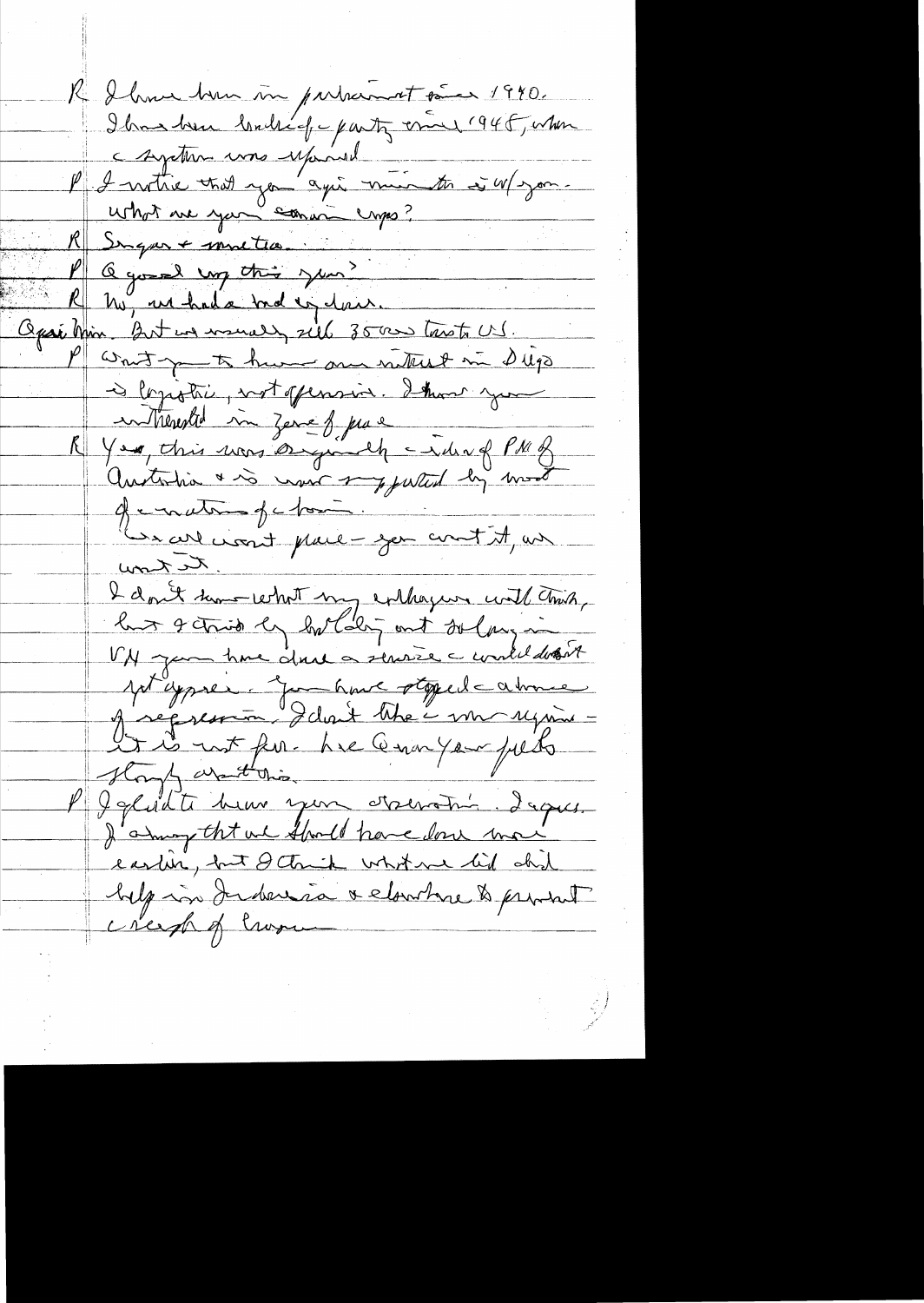R We would have been arriver P Stintwist, to see how mine Court Contract portaging for junior We mosthingly When I Knews. Byon home we have a tough true in M. The UN topporto S. Knew. The h, Konons com to so are before Sloft, Mr h, devent want & askingt c 5, to UM. of they april & runnette et most is uf drywith, with y few me comet half than that way. P Time with you R M, that is why in may both N is that Come into CK. It again of une and watercome areas want like indican cole EC We going to have gut election enot you So and an can you call them any times. Yes, hita GB. Deur dongest party is miss, t un have 5 stre justico, incl c mot They home I wanter enfortion. The Crank are My weed + and comes expenting Desigo Comme Opin what is a trially bryquing in Dujo. P what is in just a landing field and on Latter harbor. Aut for offering use, just ti tot plans low + strips dark. K Tha Birthick - your are not most while your no Curossit for a people who were resulted. But apple didn't wont it so me your en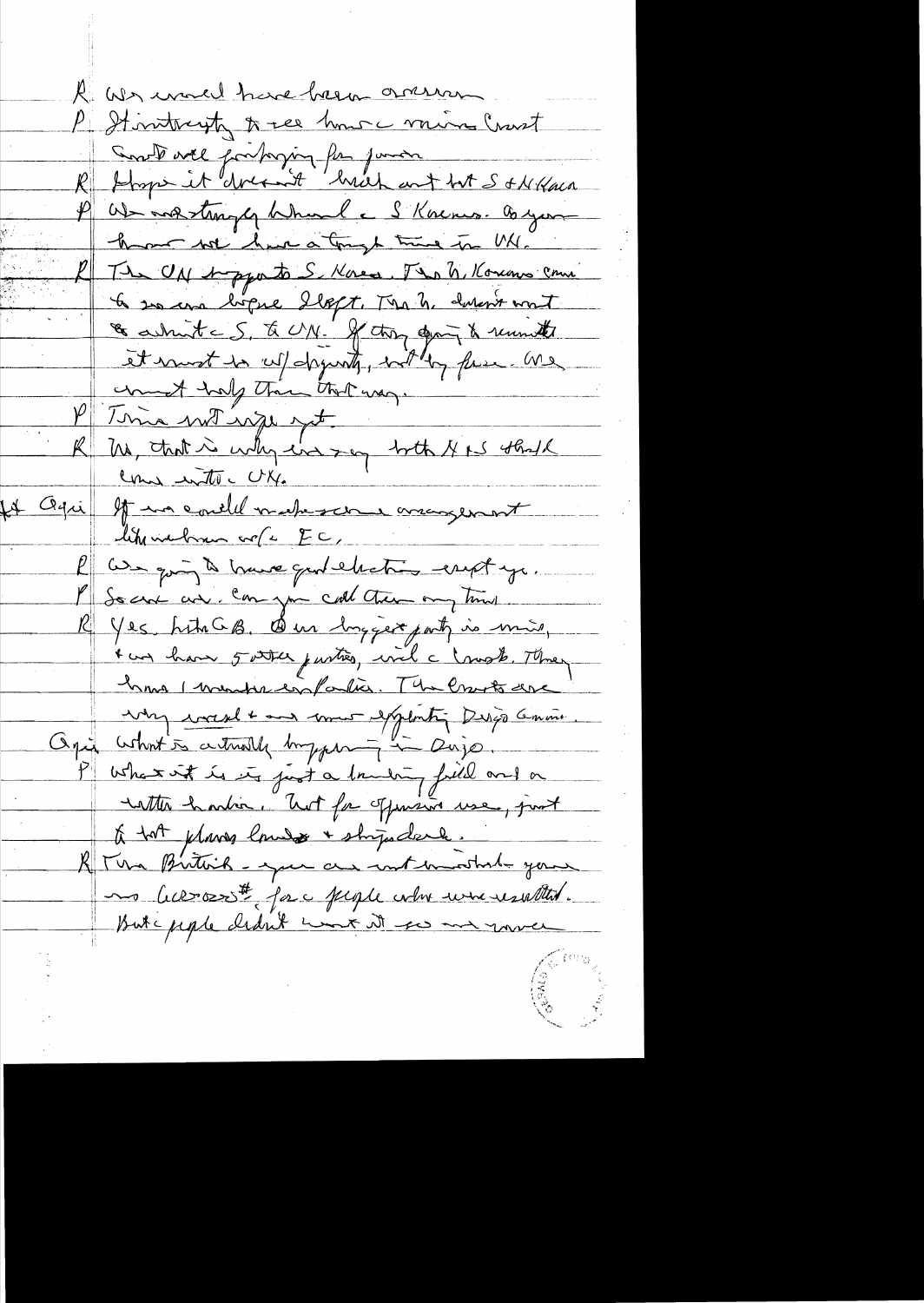put it into effect . Unit is meaned to it, it would east "trie - much. agi Warshit be prosted to present employment Ju some of those juge en Diego.  $\psi_{\parallel}$ We will track mit it. Agai The falme is rand on with eserces more has because and prob. The Birts suite e settlement was faint . But it not wind went + c opposition no tating a transmitting fit. If we could must by Year + Brito... PP We evil but with it I think more purlages going book is wort or <u>K</u> larg. There is we copper on more-persons to pohi Home eming are Thing? R about 10200. So fourthing chown writ accupted cresilterant schanna. We qui turn inhif  $\parallel$  -bady april Moyeran everette copia industre me trane mais en mariation. P Home many dalmals have pour? R There are 3 main ones, en fans purthane. C Bydru. Stanar un h help. hearing covers lowerns burneless. We lost many lamity his ores, Ibanchever s'un amptering messe une song than a rydne. Jom a destryn well supt yer & smite.